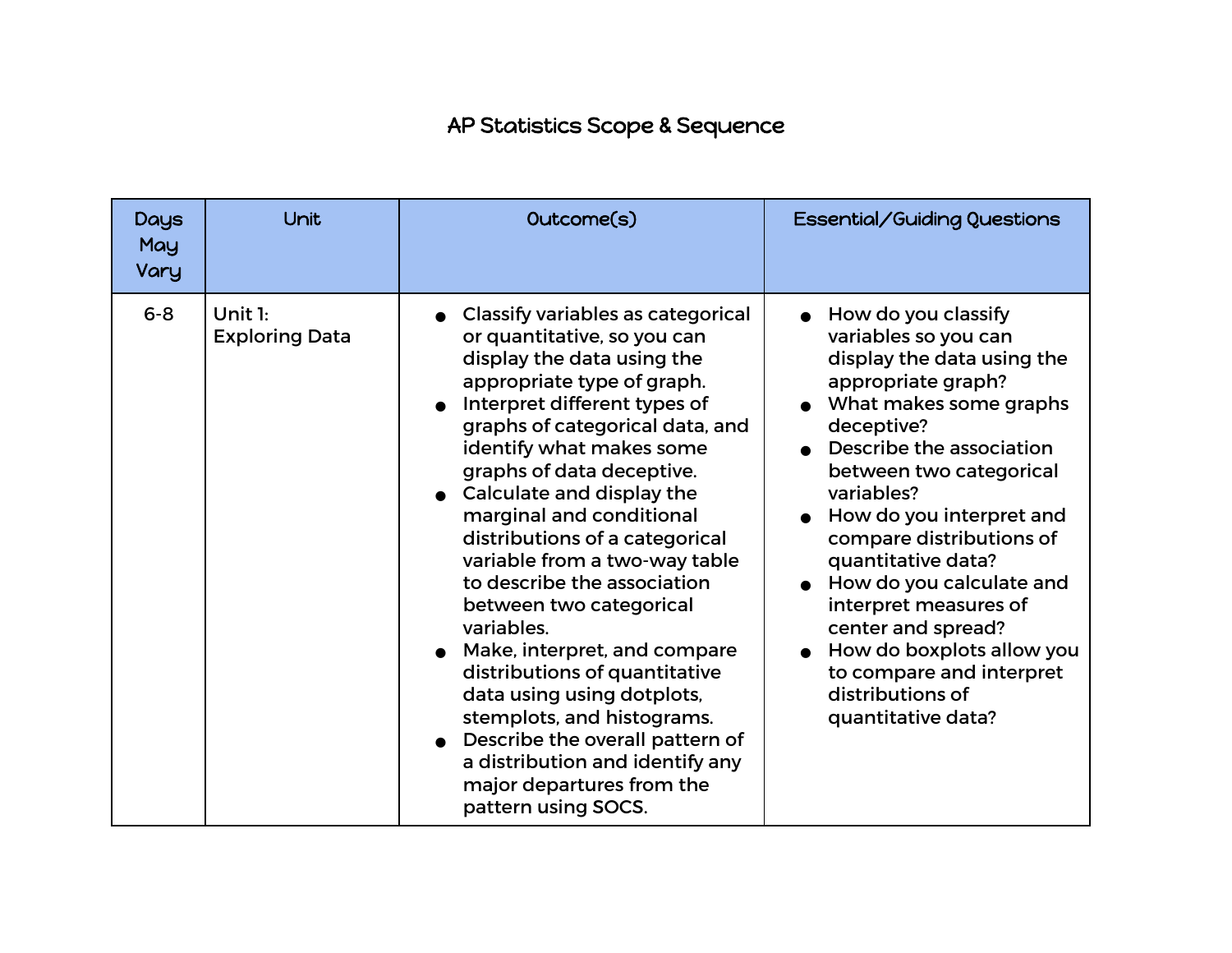|         |                                                 | • Calculate and interpret<br>measures of center and spread,<br>and choose the most<br>appropriate measure of center<br>and spread in a given setting.<br>Interpret, and compare<br>distributions of quantitative<br>data using boxplots.                                                                                                                                                                                                                                                                                                                                                                                                                                                                                             |                                                                                                                                                                                                                                                                                                                                                                                                                                                               |
|---------|-------------------------------------------------|--------------------------------------------------------------------------------------------------------------------------------------------------------------------------------------------------------------------------------------------------------------------------------------------------------------------------------------------------------------------------------------------------------------------------------------------------------------------------------------------------------------------------------------------------------------------------------------------------------------------------------------------------------------------------------------------------------------------------------------|---------------------------------------------------------------------------------------------------------------------------------------------------------------------------------------------------------------------------------------------------------------------------------------------------------------------------------------------------------------------------------------------------------------------------------------------------------------|
| $6 - 8$ | Unit 2:<br>Modeling<br>Distributions of<br>Data | Find, interpret, and estimate<br>the percentile of an individual<br>value within a distribution of<br>data, using a cumulative<br>relative frequency graph.<br>Find and interpret the<br>standardized score (z-score) of<br>an individual value within a<br>distribution of data.<br>Describe the effect of adding,<br>subtracting, multiplying by, or<br>dividing by a constant on the<br>shape, center, and spread of a<br>distribution of data.<br><b>Estimate the relative locations</b><br>of the median and mean on a<br>density curve, and use the 68-<br>95-99.7 rule to estimate areas<br>in a Normal distribution<br>Find the proportion of values<br>(z-values) in a specified interval,<br>or the value that corresponds | How do you interpret the<br>percentile of an individual<br>value and the standardized<br>score of an individual value<br>within a distribution of<br>data?<br>• How do you estimate the<br>relative locations of the<br>median and the mean on a<br>density curve?<br>How do you find the<br>proportion of values in a<br>specified interval?<br>How do you determine if a<br>distribution of data is<br>Normal from the graphical<br>and numerical evidence? |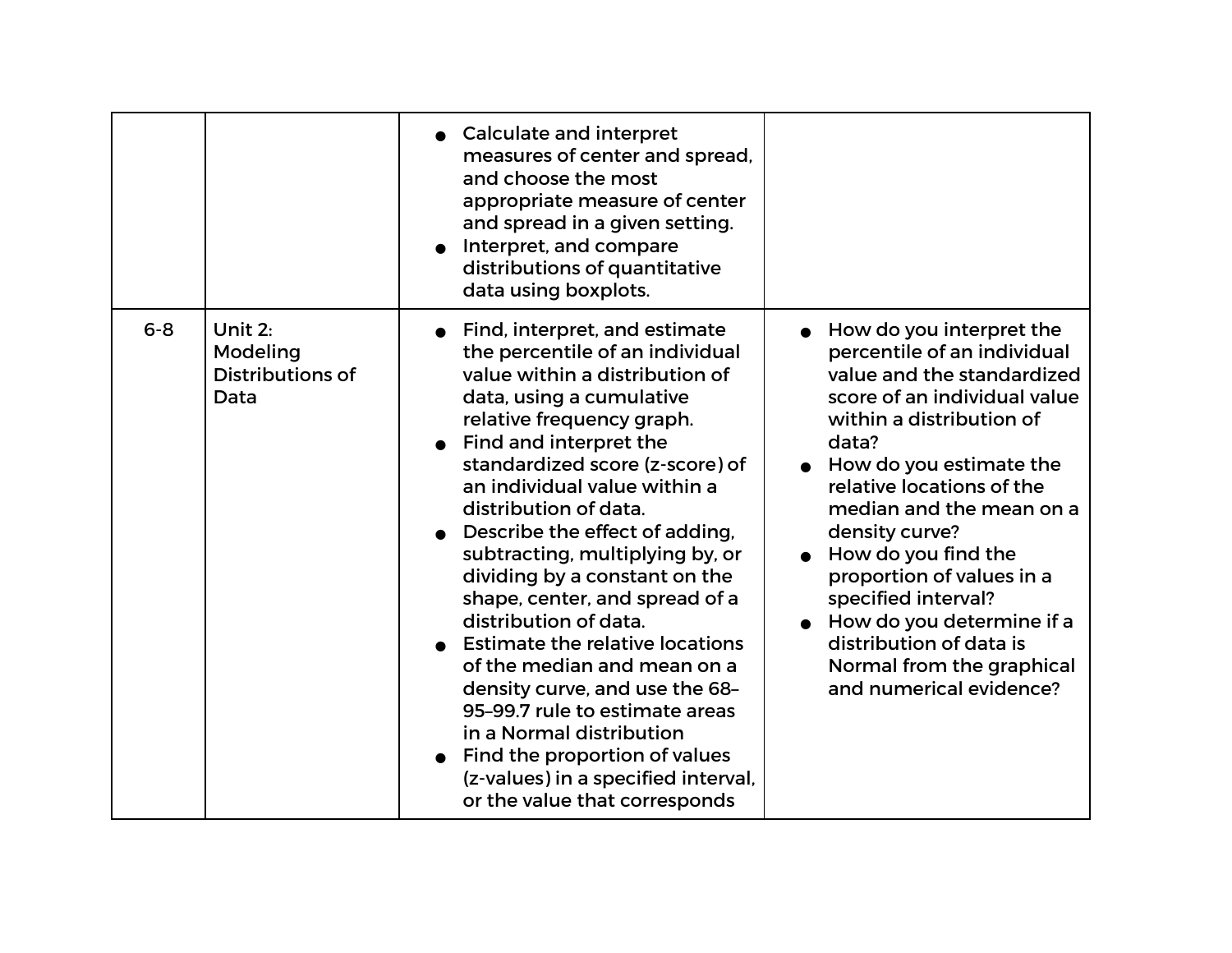|         |                                        | to a given percentile in the<br>Normal distribution.<br>Determine if a distribution of<br>data is approximately Normal<br>from graphical and numerical<br>evidence.                                                                                                                                                                                                                                                                                                                                                                                                                                                                                                                                                                |                                                                                                                                                                                                                                                                                                                                                                                                                                                                                                             |
|---------|----------------------------------------|------------------------------------------------------------------------------------------------------------------------------------------------------------------------------------------------------------------------------------------------------------------------------------------------------------------------------------------------------------------------------------------------------------------------------------------------------------------------------------------------------------------------------------------------------------------------------------------------------------------------------------------------------------------------------------------------------------------------------------|-------------------------------------------------------------------------------------------------------------------------------------------------------------------------------------------------------------------------------------------------------------------------------------------------------------------------------------------------------------------------------------------------------------------------------------------------------------------------------------------------------------|
| $6 - 8$ | Unit 3:<br>Describing<br>Relationships | Identify explanatory and<br>response variables in situations<br>where one variable helps to<br>explain or influences the other.<br>Make a scatter plot to display<br>the relationship between two<br>quantitative variables and<br>describe the direction, form,<br>and strength of the<br>relationship displayed.<br>Interpret the correlation, and<br>understand the basic<br>properties of correlation,<br>including how it is influenced<br>by outliers.<br>Explain why association does<br>not imply causation.<br>Interpret the slope and y<br>intercept of a least-squares<br>regression line, then use it to<br>predict y for a given x. Then,<br>explain the dangers of<br>extrapolation.<br>Explain the concept of least | How do you identify<br>explanatory and response<br>variables in various<br>situations?<br>How do you interpret the<br>correlation and how it is<br>influenced by outliers?<br>How does association<br>imply or not imply<br>causation?<br>How do you interpret the<br>slope and the y-intercept<br>of a least squares<br>regressions line?<br>How do you determine the<br>equation of a least-squares<br>regression line?<br>How do you interpret the<br>standard deviation of the<br>residuals and $r^2$ ? |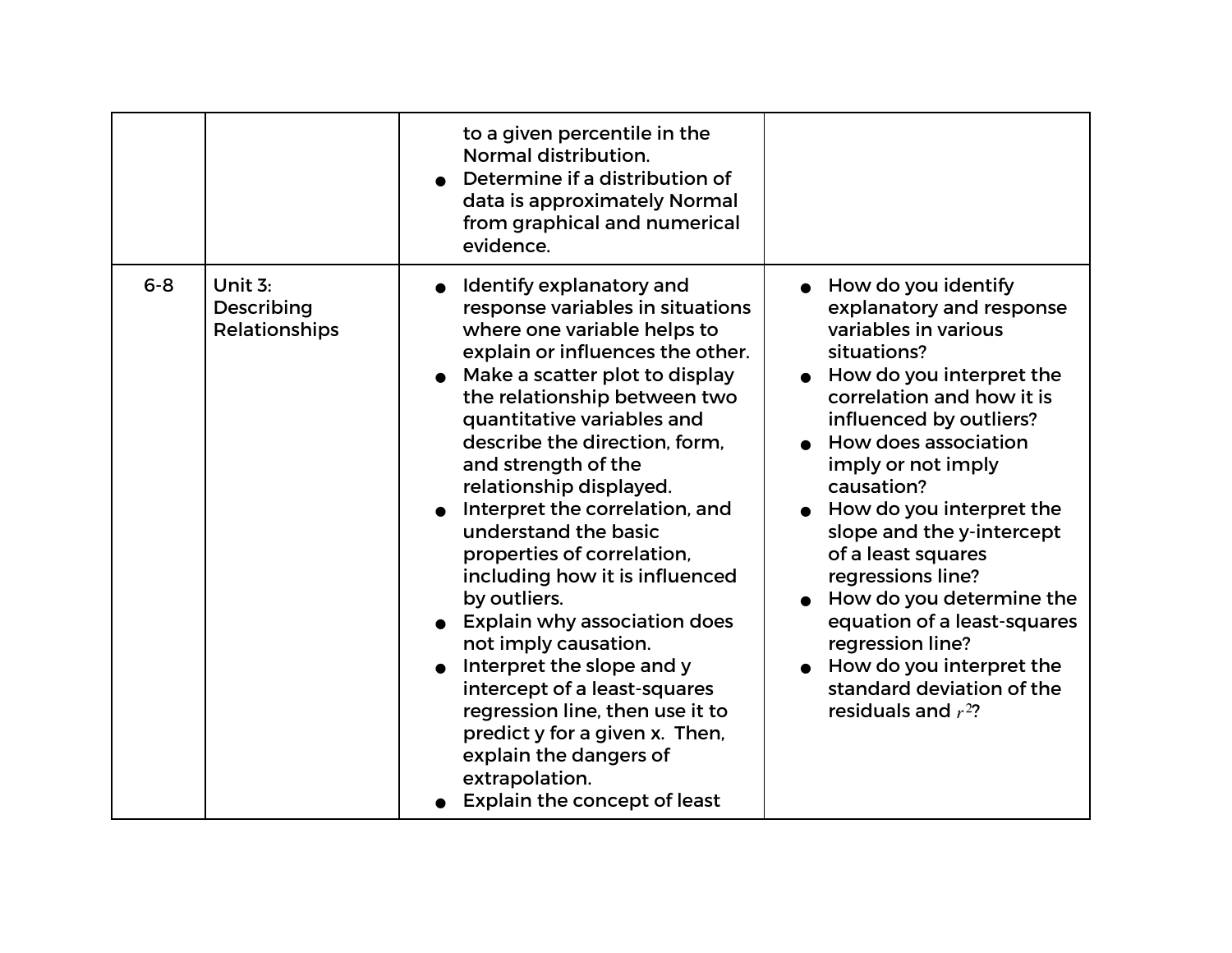|         |                                     | squares and determine the<br>equation of a least-squares<br>regression line using<br>technology and computer<br>output.<br><b>Calculate and interpret</b><br>residuals, then construct and<br>interpret residual plots to<br>assess if a linear model is<br>appropriate.<br>Interpret the standard<br>deviation of the residuals and<br>$r^2$ and use these values to<br>assess how well the least-<br>squares regression line models<br>the relationship between two<br>variables.<br>Describe how the slope, y<br>intercept, standard deviation of<br>the residuals, and $r^2$ are<br>influenced by outliers.<br>Find the slope and y intercept<br>of the least-squares regression<br>line from the means and<br>standard deviations of x and y<br>and their correlation. |                                                               |
|---------|-------------------------------------|-----------------------------------------------------------------------------------------------------------------------------------------------------------------------------------------------------------------------------------------------------------------------------------------------------------------------------------------------------------------------------------------------------------------------------------------------------------------------------------------------------------------------------------------------------------------------------------------------------------------------------------------------------------------------------------------------------------------------------------------------------------------------------|---------------------------------------------------------------|
| $6 - 8$ | Unit 4:<br><b>Designing Studies</b> | Identify the population and<br>sample in a statistical study,<br>and describe how to obtain a                                                                                                                                                                                                                                                                                                                                                                                                                                                                                                                                                                                                                                                                               | Describe how to find a<br>random sample?<br>How can voluntary |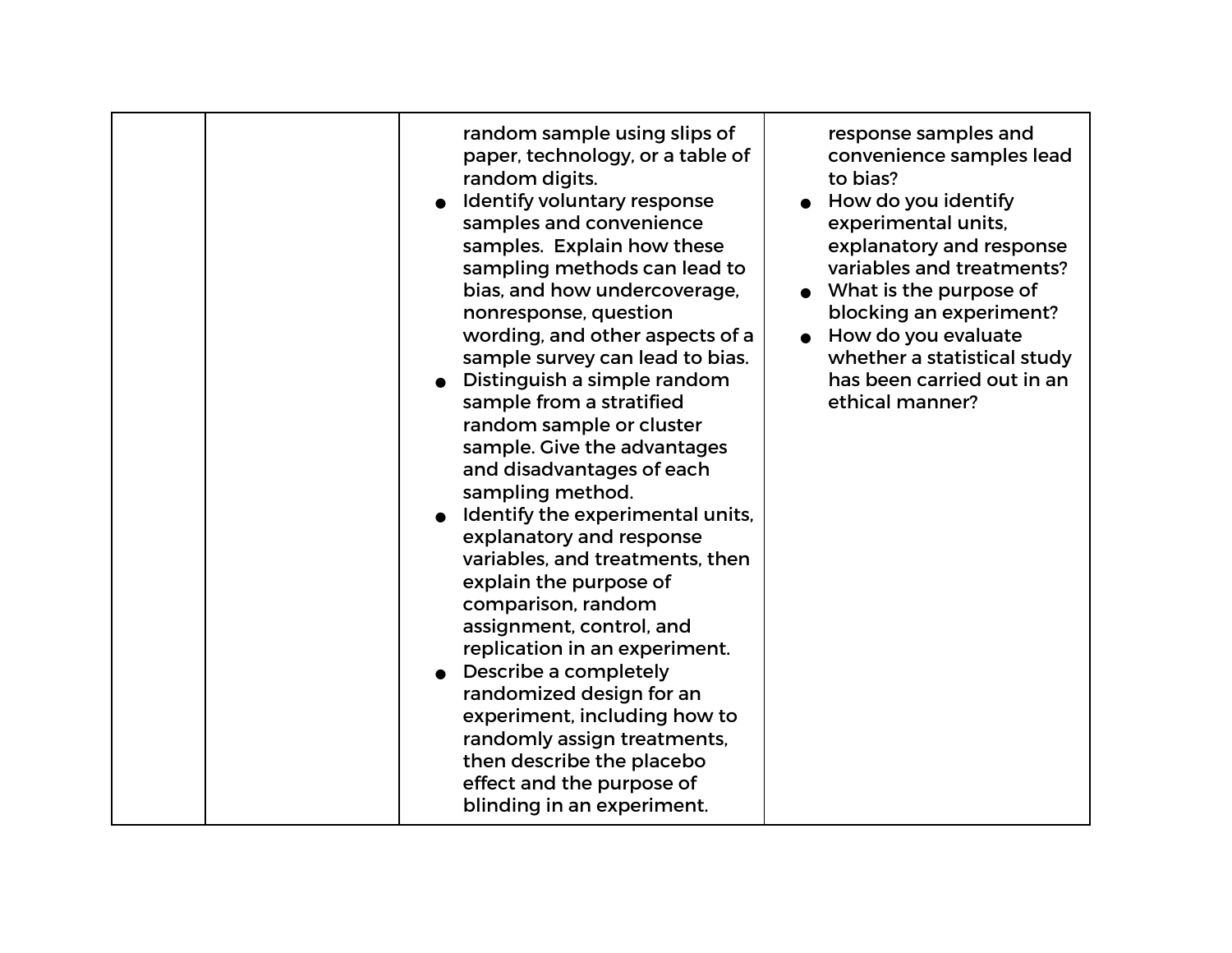|         |                                                  | Explain the purpose of<br>blocking in an experiment, and<br>describe a randomized block<br>design or a matched pairs<br>design for an experiment.<br>Describe the scope of inference<br>that is appropriate in a<br>statistical study, and evaluate<br>whether a statistical study has<br>been carried out in an ethical<br>manner.                                                                                                                                                                                                                                         |                                                                                                                                                                                                                                   |
|---------|--------------------------------------------------|-----------------------------------------------------------------------------------------------------------------------------------------------------------------------------------------------------------------------------------------------------------------------------------------------------------------------------------------------------------------------------------------------------------------------------------------------------------------------------------------------------------------------------------------------------------------------------|-----------------------------------------------------------------------------------------------------------------------------------------------------------------------------------------------------------------------------------|
| $6 - 8$ | Unit 5:<br>Probability: What<br>are the chances? | Interpret probability as a long-<br>run relative frequency, and use<br>simulation to model chance<br>behavior.<br>Determine a probability model<br>for a chance process, and use<br>the general addition rule to<br>calculate probabilities.<br>Use basic probability rules,<br>including the complement rule<br>and the addition rule for<br>mutually exclusive events.<br>Use a two-way table or Venn<br>diagram to model a chance<br>process and calculate<br>probabilities involving two<br>events.<br><b>Calculate and interpret</b><br>conditional probabilities, and | How do you determine the<br>probability for a chance<br>process?<br>How do you model a<br>chance process?<br>How do you interpret<br>conditional probabilities?<br>How do you determine<br>whether two events are<br>independent? |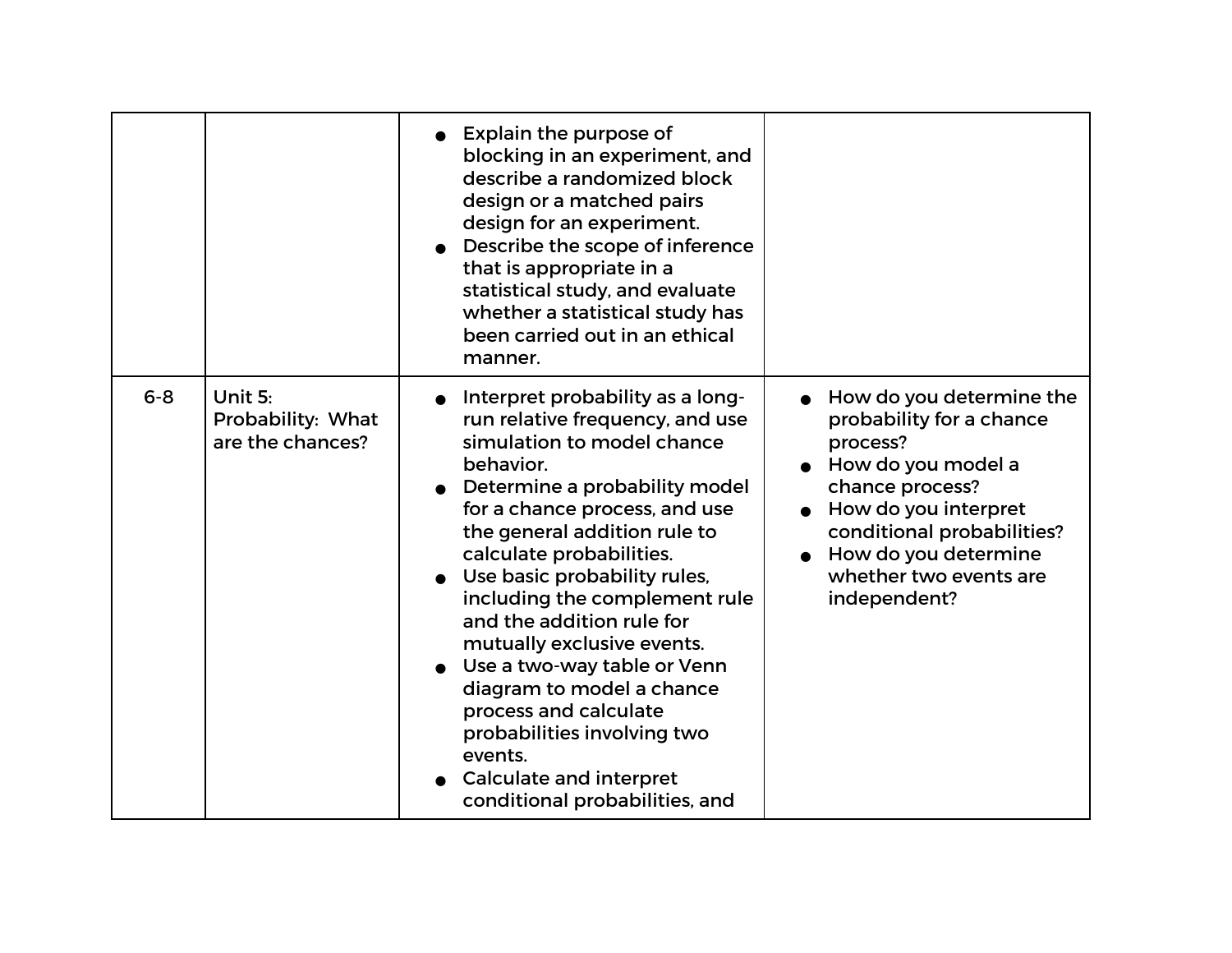|         |                                    | use the general multiplication<br>rule to calculate probabilities.<br>Use tree diagrams to model a<br>chance process and calculate<br>probabilities involving two or<br>more events.<br>Determine whether two events<br>are independent, then use the<br>multiplication rule for<br>independent events to<br>compute probabilities                                                                                                                                                                                                         |                                                                                                                                                                                                                                                                                                                                                                                                                                                                                                 |
|---------|------------------------------------|--------------------------------------------------------------------------------------------------------------------------------------------------------------------------------------------------------------------------------------------------------------------------------------------------------------------------------------------------------------------------------------------------------------------------------------------------------------------------------------------------------------------------------------------|-------------------------------------------------------------------------------------------------------------------------------------------------------------------------------------------------------------------------------------------------------------------------------------------------------------------------------------------------------------------------------------------------------------------------------------------------------------------------------------------------|
| $6 - 8$ | Unit 6:<br><b>Random Variables</b> | Compute probabilities using<br>the probability distribution of a<br>discrete or continuous random<br>variable.<br>Calculate and interpret the<br>mean and standard deviation<br>of a discrete random variable.<br>Describe the effects of<br>transforming a random<br>variable by adding or<br>subtracting a constant and<br>multiplying or dividing by a<br>constant.<br>Find the mean, standard<br>deviation, and probabilities<br>involving the sum or difference<br>of independent random<br>variables and Normal random<br>variables. | How do you compute<br>probabilities using the<br>probability distribution of a<br>discrete or continuous<br>random variable?<br>How do you interpret the<br>mean and standard<br>deviation of a discrete<br>random variable?<br>How would you describe<br>the effects of transforming<br>a random variable by<br>adding, subtracting,<br>multiplying, or dividing by<br>a constant?<br>How do you determine<br>whether the conditions for<br>using a binomial random<br>variable or a geometric |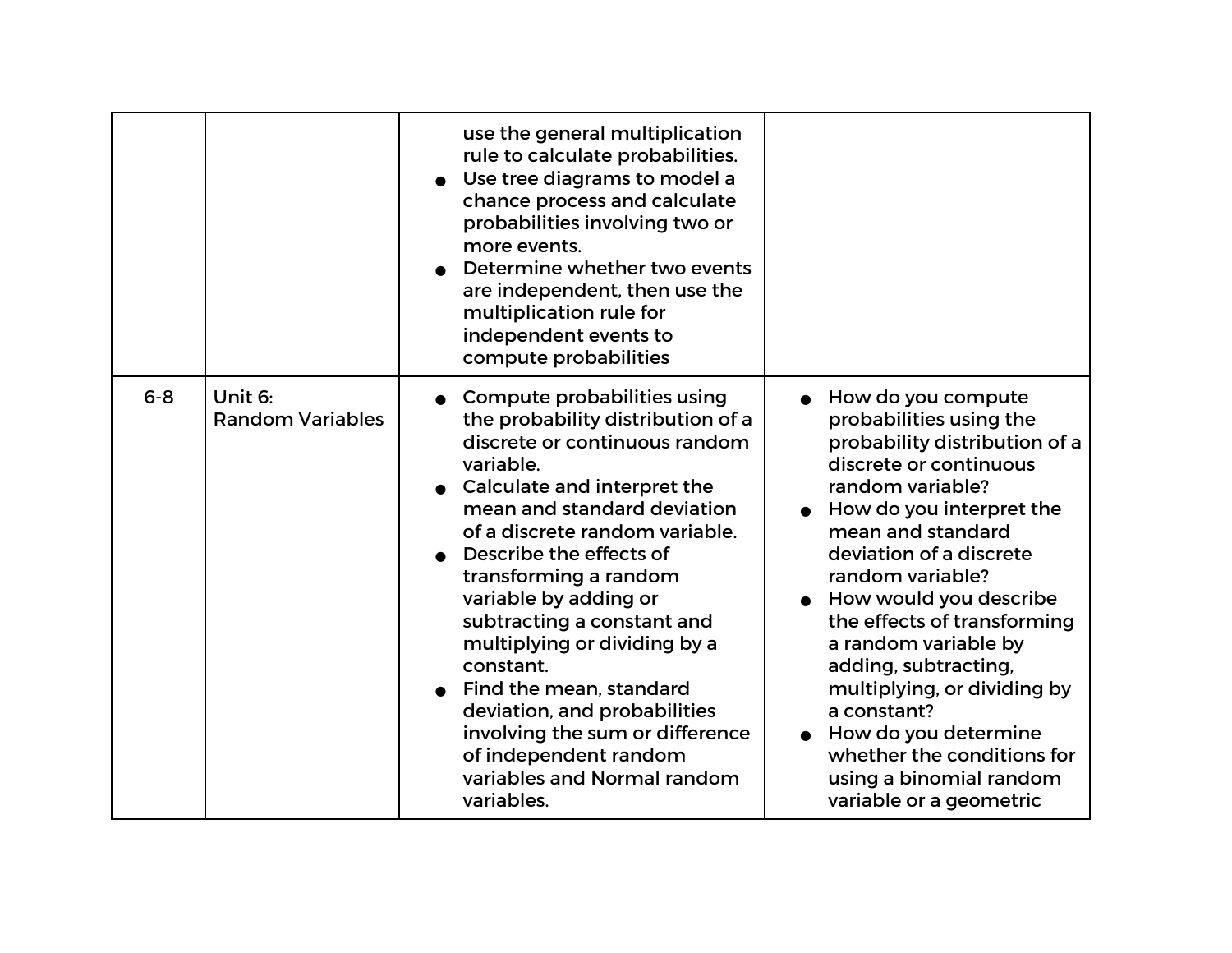|         |                                             | Determine whether the<br>conditions for using a binomial<br>random variable are met, and<br>then compute and interpret<br>probabilities and calculate the<br>mean and standard deviation<br>of binomial distributions.<br>Determine whether the<br>conditions for using a<br>geometric random variable are<br>met, and then compute and<br>interpret probabilities and<br>calculate the mean of<br>geometric distributions.                                                                   | random variable are met?                                                                                                                                                                                                                                                                                                                                                                                                           |
|---------|---------------------------------------------|-----------------------------------------------------------------------------------------------------------------------------------------------------------------------------------------------------------------------------------------------------------------------------------------------------------------------------------------------------------------------------------------------------------------------------------------------------------------------------------------------|------------------------------------------------------------------------------------------------------------------------------------------------------------------------------------------------------------------------------------------------------------------------------------------------------------------------------------------------------------------------------------------------------------------------------------|
| $6 - 8$ | Unit 7:<br>Sampling<br><b>Distributions</b> | Distinguish between a<br>parameter and a statistic, and<br>determine whether a statistic is<br>an unbiased estimator of a<br>population parameter.<br>Distinguish among the<br>distribution of a population,<br>the distribution of a sample,<br>and the sampling distribution<br>of a statistic.<br>Use the sampling distribution<br>of a statistic to evaluate a claim<br>about a parameter, and<br>describe the relationship<br>between sample size and the<br>variability of a statistic. | How do you distinguish<br>between a parameter and<br>a statistic?<br>How do you determine<br>whether a statistic is an<br>unbiased estimator or a<br>population parameter?<br>How do you evaluate a<br>claim about a parameter?<br>What is the relationship<br>between sample size and<br>the variability of a statistic?<br>How do you determine if a<br>sampling of p-hat is<br>approximately Normal?<br>How is the shape of the |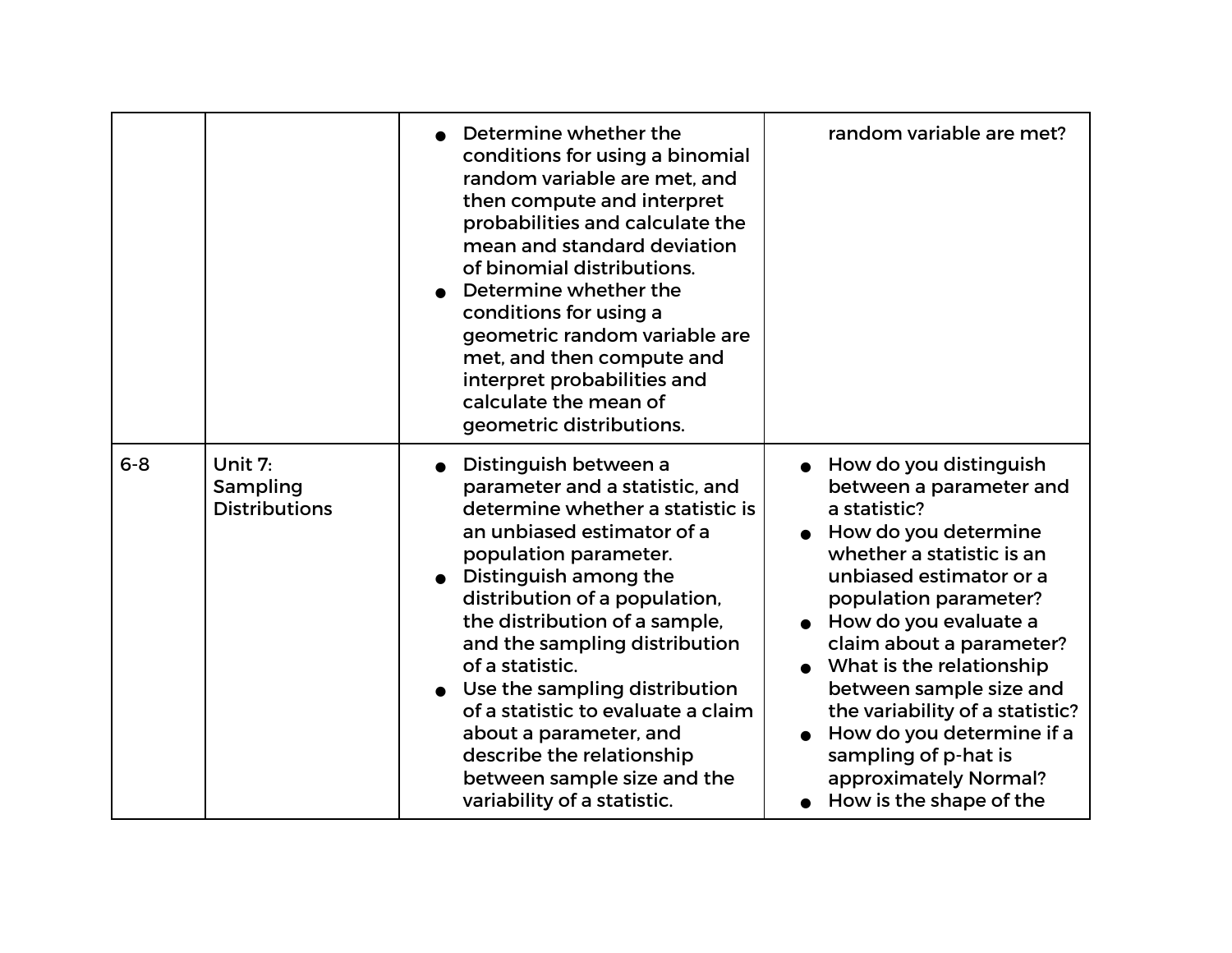|         |                                                 | Find the mean and standard<br>deviation of the sampling<br>distribution of a sample<br>proportion p-hat, and check<br>the 10% condition before<br>calculating sigma p-hat.<br>Determine if the sampling<br>distribution of p-hat is<br>approximately Normal, and<br>then use a Normal distribution<br>to calculate probabilities<br>involving p-hat.<br>Find the mean and standard<br>deviation of the sampling<br>distribution of a sample mean<br>x-bar. Check the 10% condition<br>before calculating sigma x-bar,<br>and use a Normal distribution<br>to calculate probabilities<br>involving sigma x-bar.<br>Explain how the shape of the<br>sampling distribution of x-bar<br>is affected by the shape of the<br>population distribution and the<br>sample size. | sampling distribution of x-<br>bar affected by the shape<br>of the population<br>distribution and the<br>sample size?                 |
|---------|-------------------------------------------------|------------------------------------------------------------------------------------------------------------------------------------------------------------------------------------------------------------------------------------------------------------------------------------------------------------------------------------------------------------------------------------------------------------------------------------------------------------------------------------------------------------------------------------------------------------------------------------------------------------------------------------------------------------------------------------------------------------------------------------------------------------------------|---------------------------------------------------------------------------------------------------------------------------------------|
| $6 - 8$ | Unit 8:<br><b>Estimation with</b><br>Confidence | Interpret a confidence interval<br>and a confidence level in<br>context.<br>Determine the point estimate<br>and margin of error from a                                                                                                                                                                                                                                                                                                                                                                                                                                                                                                                                                                                                                                 | How do you interpret a<br>confidence interval?<br>How do the sample size<br>and confidence level affect<br>the length of a confidence |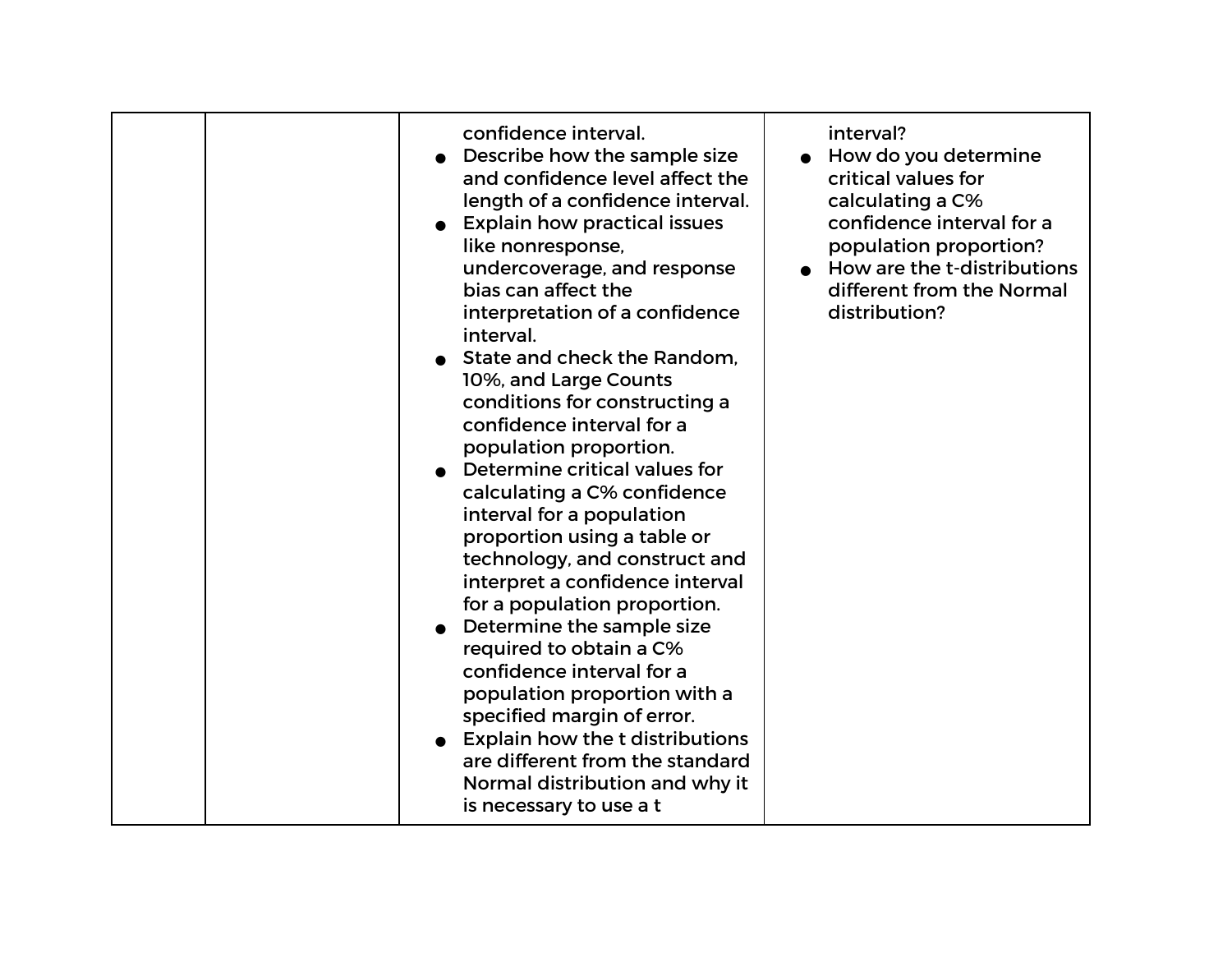|         |                                   | distribution when calculating a<br>confidence interval for a<br>population mean.<br>Determine critical values for<br>calculating a C% confidence<br>interval for a population mean<br>using a table or technology.<br>State and check the Random.<br>10%, and Normal/Large Sample<br>conditions for constructing a<br>confidence interval for a<br>population mean, and<br>construct and interpret a<br>confidence interval for a<br>population mean.<br>Determine the sample size<br>required to obtain a C%<br>confidence interval for a<br>population mean with a<br>specified margin of error. |                                                                                                                                                                                                                                                             |
|---------|-----------------------------------|----------------------------------------------------------------------------------------------------------------------------------------------------------------------------------------------------------------------------------------------------------------------------------------------------------------------------------------------------------------------------------------------------------------------------------------------------------------------------------------------------------------------------------------------------------------------------------------------------|-------------------------------------------------------------------------------------------------------------------------------------------------------------------------------------------------------------------------------------------------------------|
| $6 - 8$ | Unit 9:<br><b>Testing a Claim</b> | State the null and alternative<br>hypotheses for a significance<br>test about a population<br>parameter, then interpret a P-<br>value in context, and<br>determine if the results of a<br>study are statistically<br>significant and draw an<br>appropriate conclusion using a<br>significance level.                                                                                                                                                                                                                                                                                              | How do you determine if<br>the results of a study are<br>statistically significant?<br>How do you interpret Type<br>I and Types II errors in<br>content?<br>How do you use a<br>confidence interval to<br>draw a conclusion for a<br>two-sided test about a |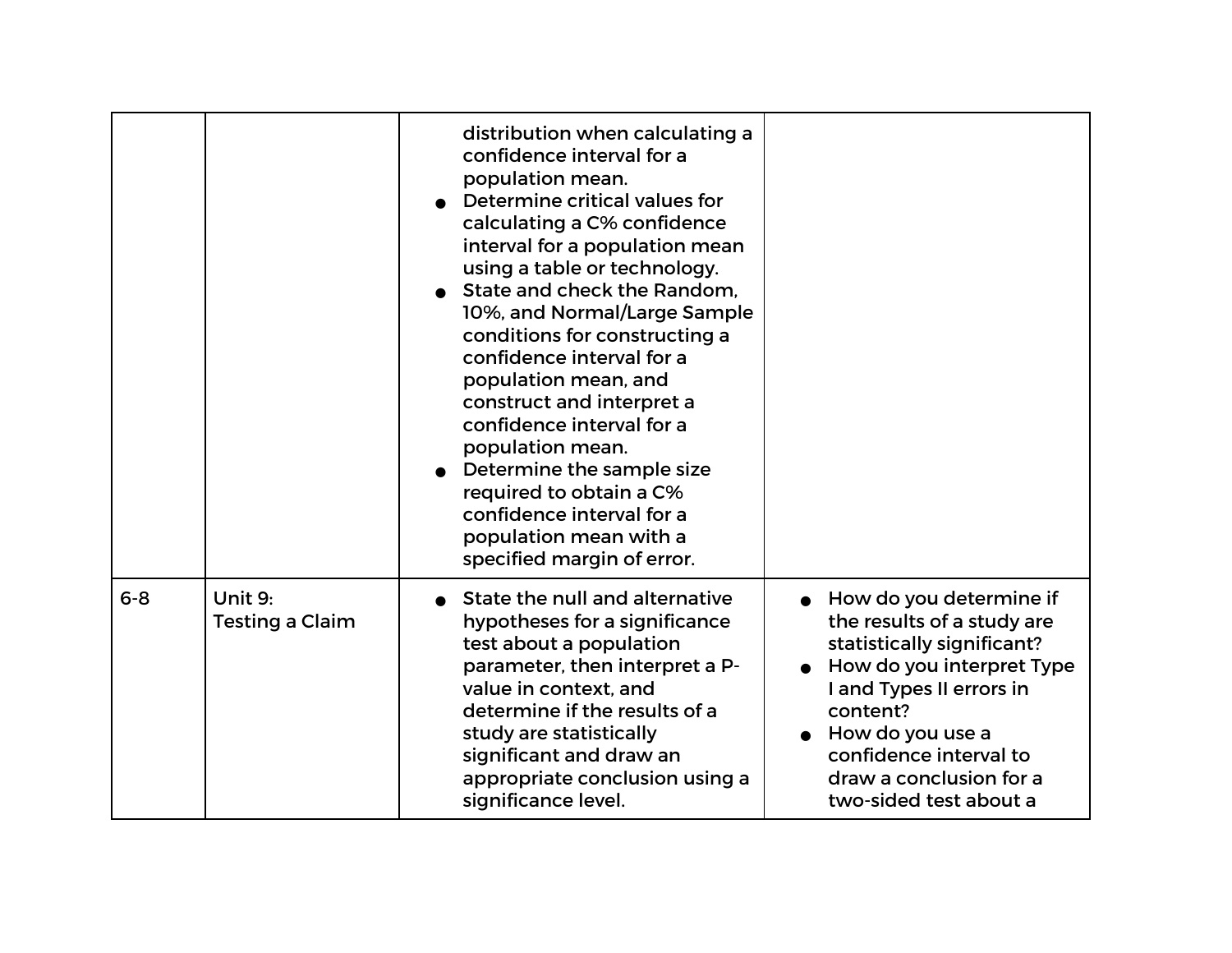| Interpret a Type I and a Type II<br>error in context, and give a<br>consequence of each.<br>State and check the Random.<br>10%, and Large Counts<br>conditions for performing a<br>significance test about a<br>population proportion, and<br>then perform a significance<br>test about a population<br>proportion<br>Use a confidence interval to<br>draw a conclusion for a two-<br>sided test about a population<br>parameter.<br>Interpret the power of a test<br>and describe what factors<br>affect the power of a test, and<br>describe the relationship<br>among the probability of a<br>Type I error (significance level),<br>the probability of a Type II<br>error, and the power of a test.<br>State and check the Random.<br>10%, and Normal/Large Sample<br>conditions for performing a<br>significance test about a<br>population mean, and perform<br>a significance test about a<br>population mean.<br>Use a confidence interval to | population parameter?<br>How would you interpret<br>and describe the power of<br>a test? |
|------------------------------------------------------------------------------------------------------------------------------------------------------------------------------------------------------------------------------------------------------------------------------------------------------------------------------------------------------------------------------------------------------------------------------------------------------------------------------------------------------------------------------------------------------------------------------------------------------------------------------------------------------------------------------------------------------------------------------------------------------------------------------------------------------------------------------------------------------------------------------------------------------------------------------------------------------|------------------------------------------------------------------------------------------|
|------------------------------------------------------------------------------------------------------------------------------------------------------------------------------------------------------------------------------------------------------------------------------------------------------------------------------------------------------------------------------------------------------------------------------------------------------------------------------------------------------------------------------------------------------------------------------------------------------------------------------------------------------------------------------------------------------------------------------------------------------------------------------------------------------------------------------------------------------------------------------------------------------------------------------------------------------|------------------------------------------------------------------------------------------|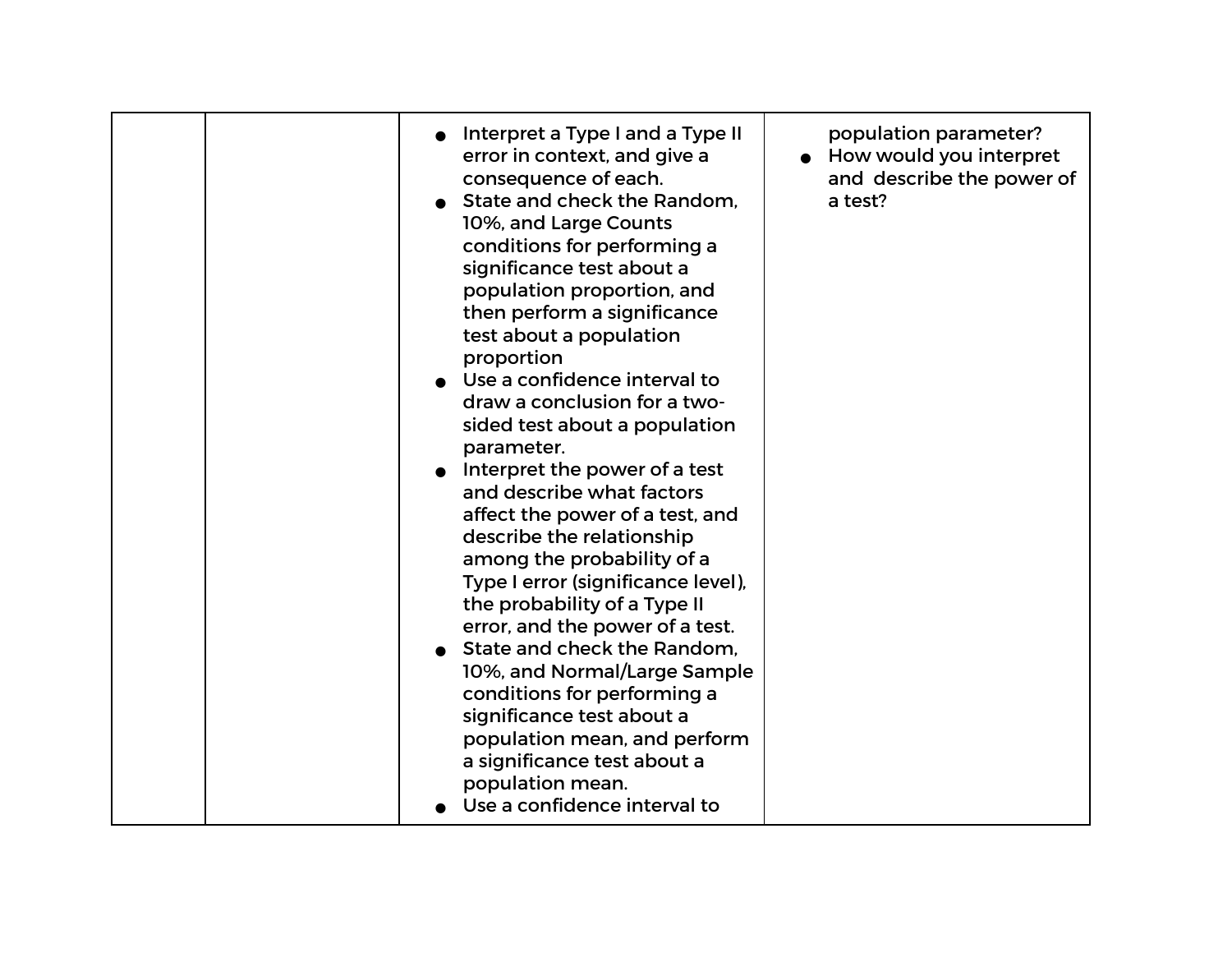|         |                                                                            | draw a conclusion for a two-<br>sided test about a population<br>parameter.<br>• Perform a significance test<br>about a mean difference using<br>paired data.                                                                                                                                                                                                                                                                                                                                                                                                                                                                                                                                                                  |                                                                                                                                                                                                                                                                                                                                                                                                             |
|---------|----------------------------------------------------------------------------|--------------------------------------------------------------------------------------------------------------------------------------------------------------------------------------------------------------------------------------------------------------------------------------------------------------------------------------------------------------------------------------------------------------------------------------------------------------------------------------------------------------------------------------------------------------------------------------------------------------------------------------------------------------------------------------------------------------------------------|-------------------------------------------------------------------------------------------------------------------------------------------------------------------------------------------------------------------------------------------------------------------------------------------------------------------------------------------------------------------------------------------------------------|
| $6 - 8$ | <b>Unit 10:</b><br><b>Comparing Two</b><br>Populations or<br><b>Groups</b> | Describe the shape, center, and<br>spread of the sampling<br>distribution of p-hatl - p-hat2,<br>and determine whether the<br>conditions are met for doing<br>inference about P1 - P2.<br>Construct and interpret a<br>confidence interval and<br>perform a significance test to<br>compare two proportions.<br>Describe the shape, center, and<br>spread of the sampling<br>distribution of x-barl - x-bar2.<br>and determine whether the<br>conditions are met for doing<br>inference about Mul - Mu2.<br>Construct and interpret a<br>confidence interval and<br>perform a significance test to<br>compare two mean<br>Determine when it is<br>appropriate to use two-sample<br>t procedures versus paired t<br>procedures. | How would you determine<br>whether the conditions<br>were met for doing<br>inference about P1-P2?<br>What might you interpret<br>when performing a<br>significance test to<br>compare two proportions?<br>How would you determine<br>whether the conditions<br>were met for doing<br>inference about Mul-Mu2?<br>When is it appropriate to<br>use two-sample t<br>procedures versus paired t<br>procedures? |